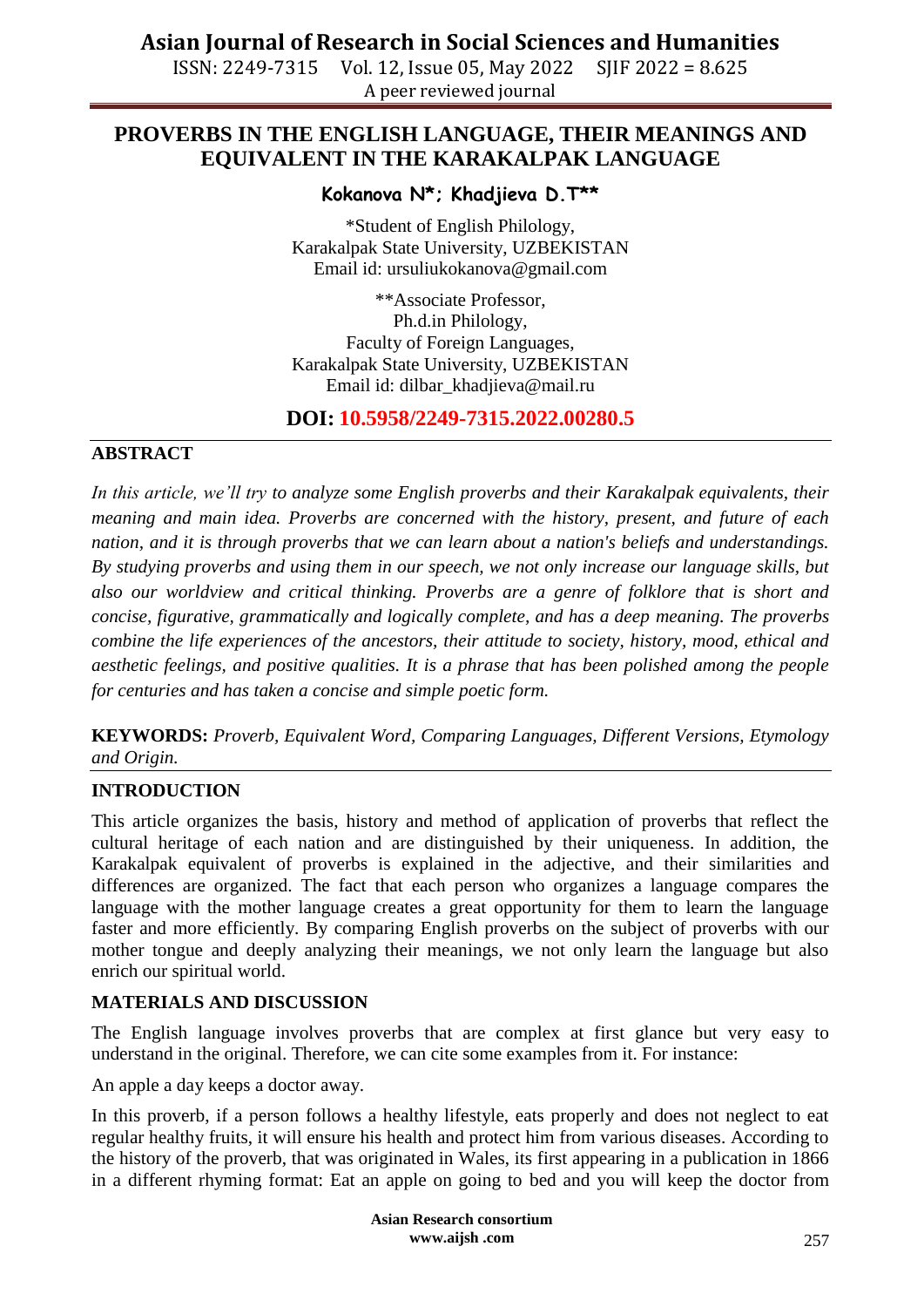ISSN: 2249-7315 Vol. 12, Issue 05, May 2022 SJIF 2022 = 8.625 A peer reviewed journal

earning his bread. This proverb reappeared in 1913 in its current form. [7, 18]

Hundreds of such examples can be cited. Significantly, the meaning of these articles is common to every language and nation. Now, we can learn in the article with the English version of some similar proverbs and its Karakalpak equivalent.

1) Even reckoning makes long friend- Esaplı dos ayrılmas [10, 76]

This proverb, was actually came from China, means that if someone does not repay money they borrowed from a friend, that relationship is likely to end. [3, 35]

Settling debts or returning borrowed items as quickly as possible helps to maintain healthy friendships. If you borrow something from a friend, pay it back as soon as possible so that the two of you remain friendly.

Example: Max borrowed a lot of money from his friends. So I think he must give them as soon as possible because even reckoning makes long friend. [britannica.com]

2) It is sow one's, wild oats- Jaslıq biybaslıq [10, 109]

This proverb originated in 194 BC during the time of the Roman comic Plautus, and is a probable date, and may have been used even earlier. And it means that young people spend a little of their time in vain and do what they know little without counting the time. [worldwidewords.org]

By performing the reckless deeds with the power of youth, they suffer severe remorse for some, and utters similar meanings. By means of this proverb, adults wanted to explain to young people that they need to be disciplined, use their time productively, and organize the professions they can use throughout their lives. Youth is a time when energy is strong and everything is possible. While some people achieve victories that shake the world during this period, others have commit atrocities that shake the world. Which path they choose depends on them.

Example: Last night Anna broke the window of the building with her friends and run away . Today they have been arrested by the police because of the vandalism. So it says it is sow one's, wild oats. [britannica.com]

3) Nothing seek, nothing find- Hárekette bereket bar. [10, 24]

This proverb is one of the very old proverbs and appeared in Matthew VII. The oldest variant: He that seeketh findeth. [5,83]

The original meaning of this proverb is that you should always be on the move and that it is an important principle for you to act on your own. If you don't try to make everything, then you've already lost. The scariest thing in life is inaction, not loss. The person who moves, of course, achieves goals and wins a big victory. Maybe the first attempt will be useless and even painful, but it will be the first step towards other attempts. Through this proverb, the older generation has encouraged young people to work hard, to be constantly on the move, to strive for the future, never to look back.

Example: If you have not got any job, you should go and look for one by yourself because nothing seeks, nothing find. [britannica.com]

4) Reap what one sows- Ne ekseñ, sonı orasañ. Ne berseñ, sonı alasañ. [10, 34]

This proverb is used to experience the same kind of things that one has caused other people to experience. If you're rude to everyone, you'll reap what you sow.

The proverb you reap what you sow is also expressed as: as you sow, so shall you reap. The sentiment comes from the New Testament of the Bible, Galatians 6:7: "Do not be deceived, God is not mocked; for whatever a man sows this he will also reap." [worldwidewords.org]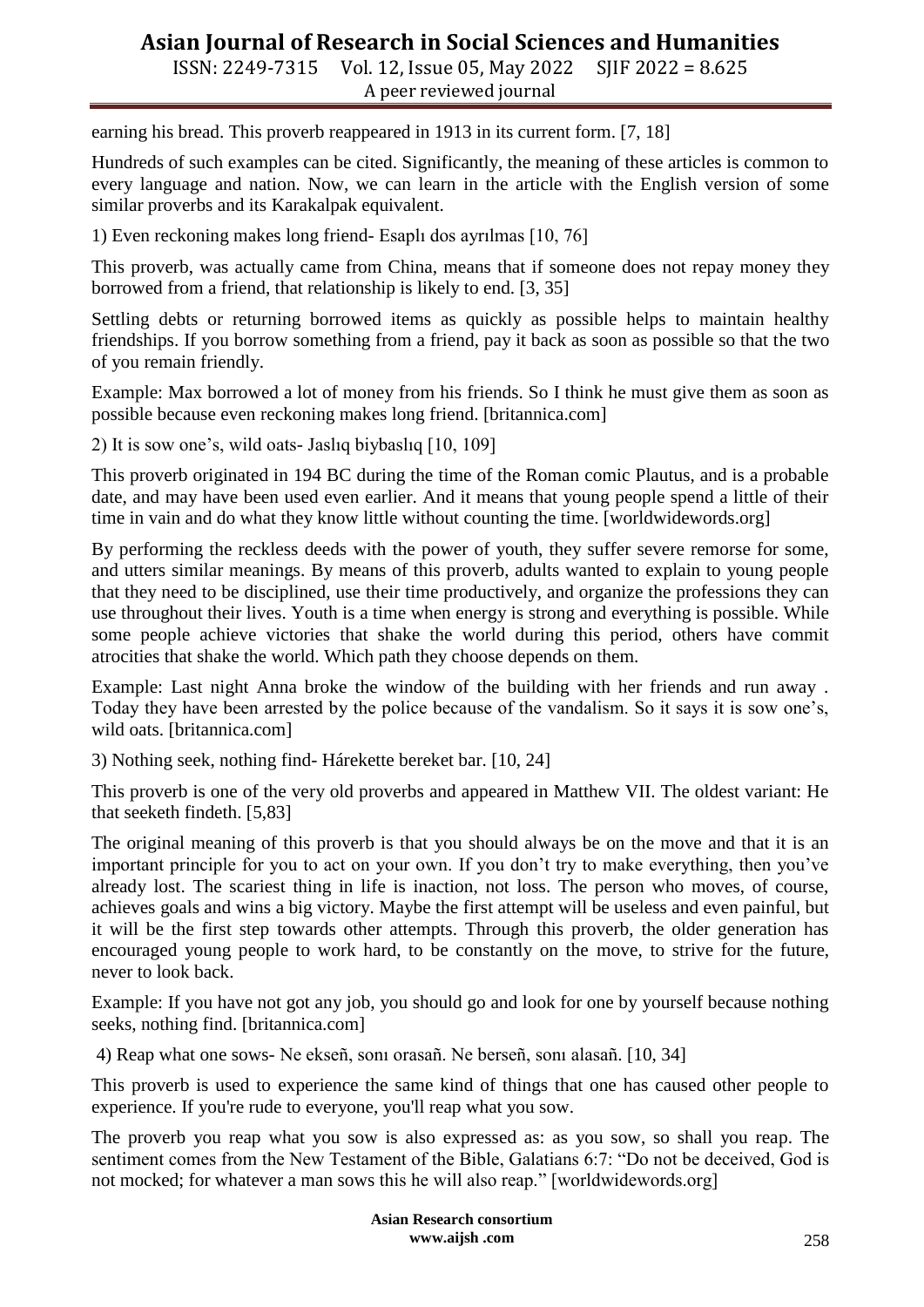ISSN: 2249-7315 Vol. 12, Issue 05, May 2022 SJIF 2022 = 8.625 A peer reviewed journal

This means that if you do good, good will return, and if you do evil, you will be rewarded with evil. And that is why it is said that one should always try to do good, to show love and affection to people. In addition, the meaning of human life is replaced by the good work that others can do.

Example: If you do evil to someone, good will never return to you. Because Reap what one sows. [britannica.com]

5) We know not what is good until we have lost it- Aldıñnan aqqan suwdıñ qádiri joq, qoldağınıñ qádiri bolmas [10, 217]

The true meaning of this proverb is that man never appreciates what he has and continues to waste it. And when he eventually loses it, he begins to appreciate things. It is inherent in human nature and always will be. This proverb says that young people should know the value of what they have, be able to use it and feel happiness through what they have, because happiness is not wanting to achieve what they want, but wanting what they have. That is why the elderly encourage young people to appreciate their belongings or the people around them. This proverb is not just about things, but about people. If you do not appreciate the people who are kind to him next to the human race, he will dream of things or people who are far away from him and will lose the happiness around him. This can be the biggest mistake of your life.

Example: Sarah is very kind to you but you always break her heart. It is true that we know not what is good until we have lost it. [britannica.com]

6) We are all in the same boat- Kemege túskenniñ janı bir [9,157]

This proverb originated in the mid 1800s and was used mainly by the Greeks to refer to the risks faced by the passengers in a small boat at sea. Then it was appeared in  $16<sup>th</sup>$  century in Britain. [6,103]

This proverb clearly alludes to the fact that one cannot get off a boat once it is under way and alludes to people who are together in a boat sharing the same fate, whether they choose to or not. The meaning of this proverb is that all people who start a business are on the same ship or place, one of them is responsible for all and all are responsible for one. This means that you should always be on the same boat with worthy and valuable people, which means that your future depends on these people. It means that be in the same unpleasant situation as other people, facing the same challenges as others and have the same problems.

Example: Mike should not act like that. He knows that all of them are in the same boat. [britannica.com]

7) Do not bite the hand that feeds you- Duzın jep, duzlığına túpirme [11, 191]

This proverb means that you act badly toward the person who is helping or has helped you. When you bite the hand that feeds you, you are being unthankful, ungrateful and unappreciative. In other words, you turn against, attack, and even harm someone who is helping you. This proverb means that if someone is providing you with necessities, you should not disrespect them, be ungrateful, or criticize their behavior lest, he or she turns around and take away what you need.

It is in your ultimate best interest to take care of those who take care of you.

One of the first print uses of this proverb was by political writer Edmund Burke in the 1700s. [4, 52]

Example: You are so ungrateful that you always bite the hand that feeds you. [britannica.com]

8) Do not judge a book by its cover- Kitapqa sırtqı kórinisinen baxa berme [9, 82]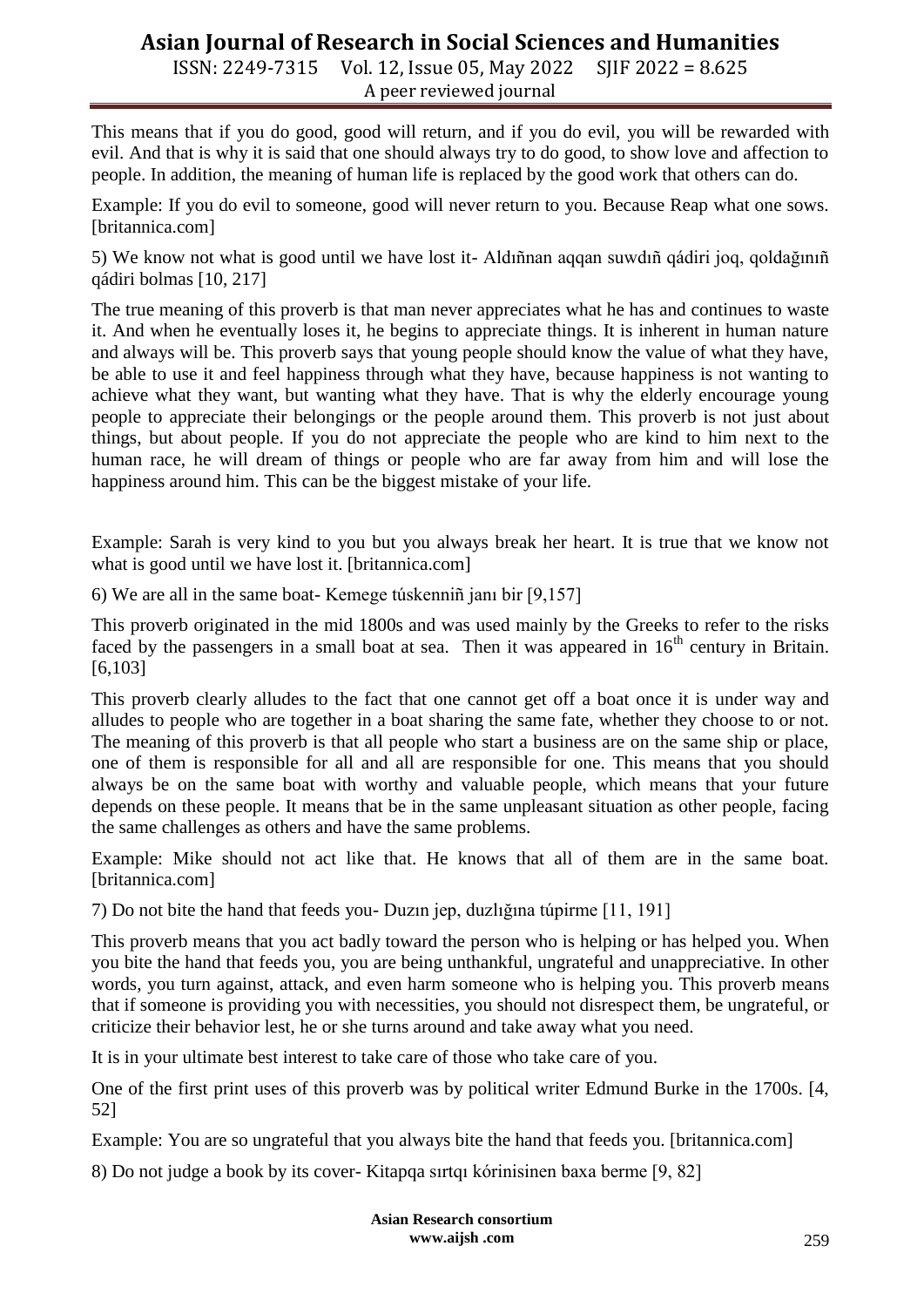ISSN: 2249-7315 Vol. 12, Issue 05, May 2022 SJIF 2022 = 8.625 A peer reviewed journal

The phrase is attributed to a 1944 edition of the African journal American Speech: "You can't judge a book by its binding." It was popularized even more when it appeared in the 1946 murder mystery Murder in the Glass Room by Lester Fuller and Edwin Rolfe: "You can never tell a book by its cover." Go beyond correction. In George Eliot's The Mill on the Floss (1860), Mr.Tulliver uses the phrase in discussing Daniel Defoe's The History of the Devil. [6, 79]

The saying "never judge a book by its cover" or "don't judge a book by its cover" means that you shouldn't judge someone or something based only on what you see on the outside or only on what you perceive without knowing the full situation. It comes from the idea that you may see the cover of a book and decide it's not a good book or it's not worth reading without knowing anything else about it. It is used metaphorically when it is applied to other things such as a TV show, a person, a job, or a restaurant.

It is the greatest injustice to judge a person by his appearance. That is why adults say that a person should be judged and made friends not by his appearance, but by his inner world and behavior.

Example: You are so dishonest because you always judge a book by its cover. [britannica.com]

9) Strike while the iron is hot- Temirdi qızğanda bas [10. 68]

To strike while the iron is hot means to grab an opportunity before it passes, to take advantage of an opportunity before it is too late. The idea is that one exploits good timing, knowing when the best moment to act in a given situation occurs. To strike while the iron is hot means to not dither, to act decisively. The original meaning of this proverb is that everything should be done with limited time so that you can never do what you have delayed. As much as possible, he should do the work without wasting time from the time he took the task, which is the pressing of the iron when it is hot.

Example: You have not got any extra time to do anything so you strike the iron when it is hot. [britannica.com]

10) A thing begun is half done- Jaqsı niyet yarım ırıs [10. 124]

A good beginning makes it easier to accomplish the rest of the project. The meaning of this proverb is that someone should organize with good intentions before starting work, so that what he has done will be almost halved and will end well. Good imagination is the foundation of good work and good ending. Beginning a project well makes it easier to do the rest. Once you have begun a project well, you do not need to put in much more effort to finish it.

Example: You must believe in yourself. Go ahead and start your own business with good mind so a thing begun is half done. [britannica.com]

### **CONCLUSION**

Comparing proverbs to two languages is always useful and effective for learners of this language. Proverbs always speak of the basic origin of a nation. And this is a very important and necessary area for the people. For those whose native language is karakalpak, english proverbs are well illustrated in this article and memorization is a great opportunity to increase the ability to use them in our speech. Perhaps this method can make it easier for people to organize their language. And in time it may serve as the most alternative option.

In short, proverbs are a sign of the existence of this language and a way that can enhance human spirituality, vocabulary, and enlightenment. Everyone will have the opportunity to change their life for the better by knowing and understanding the true meaning of proverbs.